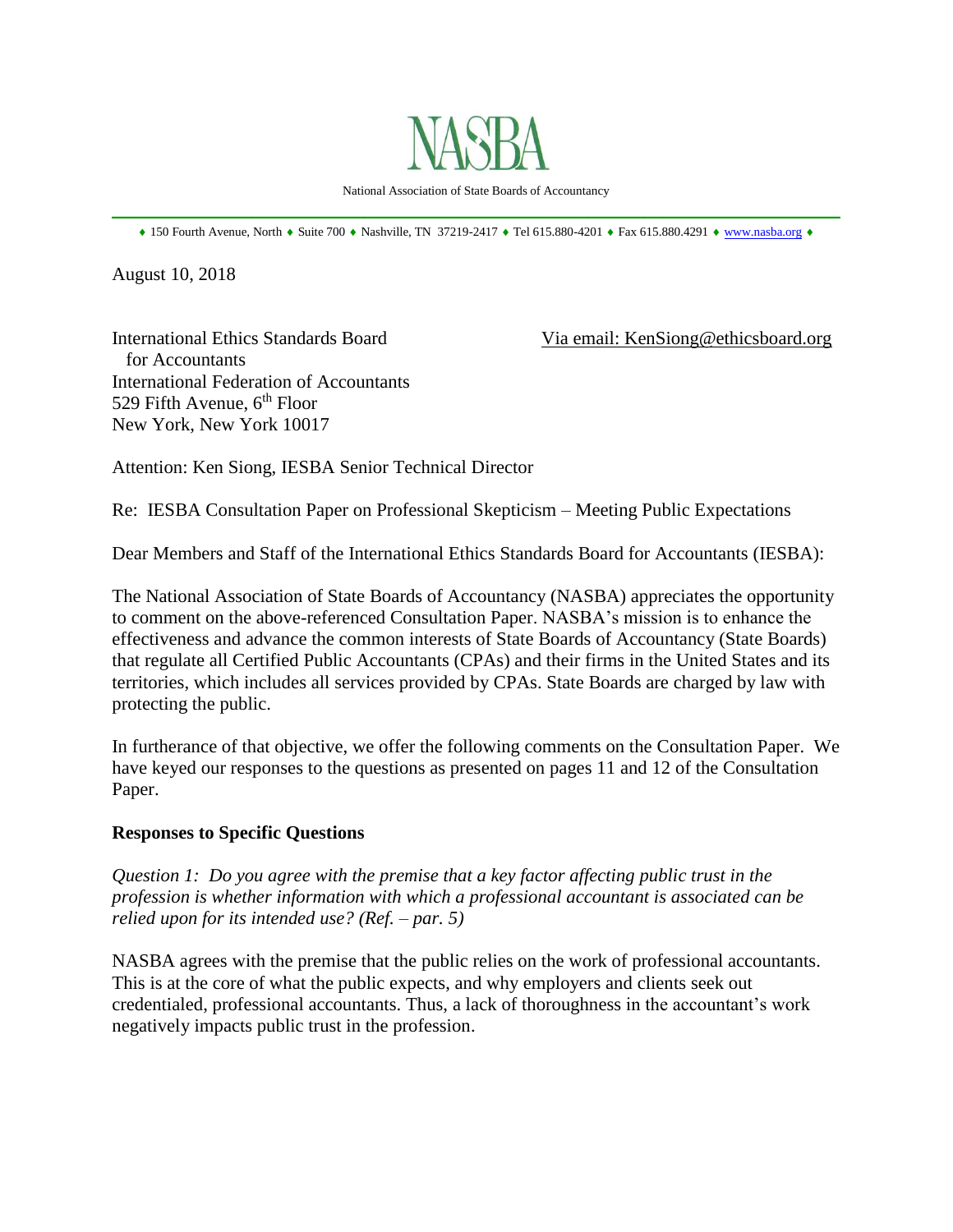*Question 2: Do you agree with the behavior associated with public expectations of professional accountants? Are there aspects that should be included or excluded from the summary? (Ref. – par 10)* 

NASBA agrees with the summary in paragraph 10, which is driven by the elements described in paragraph 7. We suggest the IESBA incorporate the element of public interest, that is, the professional accountant should approach his or her work being mindful of the public interest.

*Question 3: Do you agree that the mindset and behavior described in paragraph 10 should be expected of all professional accountants? If not, why not? (Ref. – par. 13 – 14)* 

NASBA agrees that the mindset and behavior described in paragraph 10 should be expected of all professional accountants. The Certified Public Accountant (CPA) credential requires all licensees, whether or not in public practice, to comply with ethical requirements, including integrity and objectivity. Thus, requiring all professional accountants to exercise the mindset described in paragraph 10, a key driver of sound, professional judgement, is entirely appropriate and in the public interest.

*Question 4: Do you believe the fundamental principles in the Code and related application material are sufficient to support the behaviors associated with the exercise of appropriate "professional skepticism"? (Ref. – par. 16)* 

NASBA does not believe the current Code states clearly enough that all professional accountants should exercise "professional skepticism" in performing professional activities.

*Question 5: Do you believe professional skepticism, as defined in International Standards on Auditing, would be the appropriate term to use? (Ref. – par. 18)* 

Since "professional skepticism" is a term of art with a long history in the audit literature, we believe the use of the term outside of the audit literature would cause confusion.

NASBA agrees that professional accountants should ask the right questions and appropriately apply the information received to their work. We believe IESBA should incorporate the concept into the Code but are concerned that using the term "professional skepticism" in a broader context may cause confusion. Due to the term's longstanding association with auditing and other assurance services, it may also increase accountants' legal liability when they perform non-attest services.

*Question 6: a) Do you believe that the Code should retain/use the term "professional skepticism" but develop a new definition? b) If so, do you support a new definition along the lines set out in paragraph 19? c) If you do not support a definition along the lines described, could you please provide an alternative definition. (Ref. – par. 19)*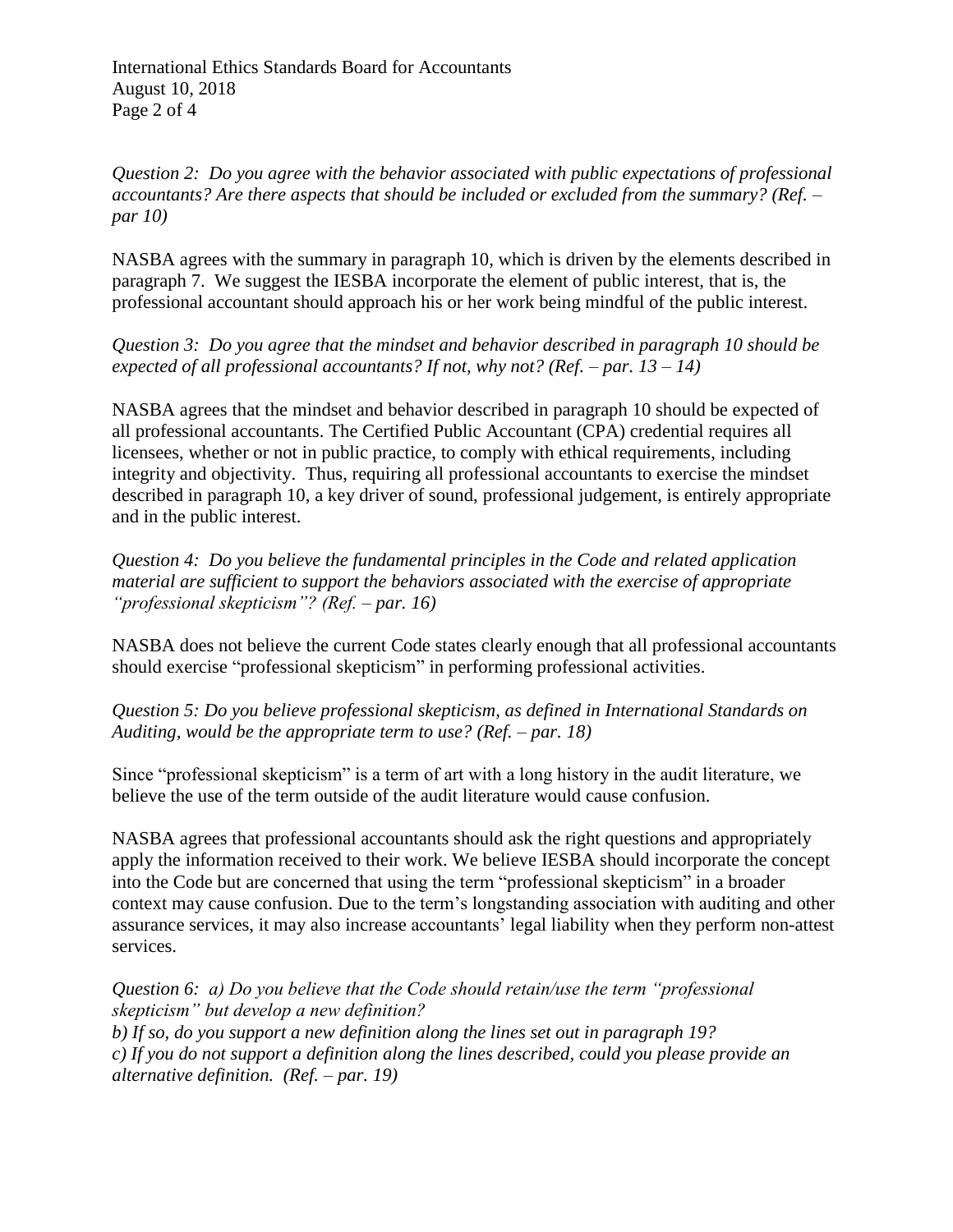- a) NASBA recommends the IESBA consider other terms that may be used in place of "professional skepticism" for the reasons noted above. We suggest that IESBA consider terms, such as critical analysis, diligent mindset and others, in crafting the alternative definition.
- b) NASBA does not support creating a new definition of "professional skepticism." In addition to the reasons already stated, we are concerned that using the term "professional skepticism" more broadly may diminish its meaning in the audit context, where it is critically important.
- c) NASBA does not support an alternative definition for "professional skepticism."

*Question 7: a) Would you support an alternative term to 'professional skepticism', such as critical thinking, critical analysis, or diligent mindset? b) If not, what other term(s), if any, would you suggest which focuses on the mindset and behaviors to be exercised by all professional accountants? (Ref. – par. 20)* 

- a) NASBA supports development of an alternative term that would connote the mindset, behaviors and characteristics described in the paper. However, we do not believe that generic terms such as "critical thinking", alone, would be effective in driving the desired behavior. As noted before, "professional skepticism" is a long-lived "term of art" in the profession. We recognize the challenge in creating another term that drives the desired behavior in a way that is easily understandable. However, we believe that selecting an alternative term applicable to all professional accountants performing work under the Code would be the best approach for these reasons: first, the term would be distinguishable from and preserve "professional skepticism" so that it is used only in the context of assurance services. Second, the creation of an alternative term would help to raise awareness about the need to adopt a mindset and behaviors that enhance skepticism in the performance of all professional activities apart from the assurance function.
- b) NASBA does not have a suggestion for a specific alternative term at this time, but does believe that IESBA should consider the following attributes as part of an alternative term used in this context:
	- *Questioning mindset with informed awareness of possibilities*
	- *- Impartial mindset with a disposition to question*
	- *- Critical perception*

*- Professional integrity,* which could be ability to apply a diligent impartial mindset, together with professional competence, to the evaluation of information with which the professional accountant is associated.

*Question 8: Should the IESBA develop additional material, whether in the Code or otherwise, to highlight the importance of exercising the behavior and relevant professional skills as described? If yes, please suggest the type of application material that in your view would be the most meaningful to enhance the understanding of these behavioral characteristics and professional skills. (Ref. – par. 21)*